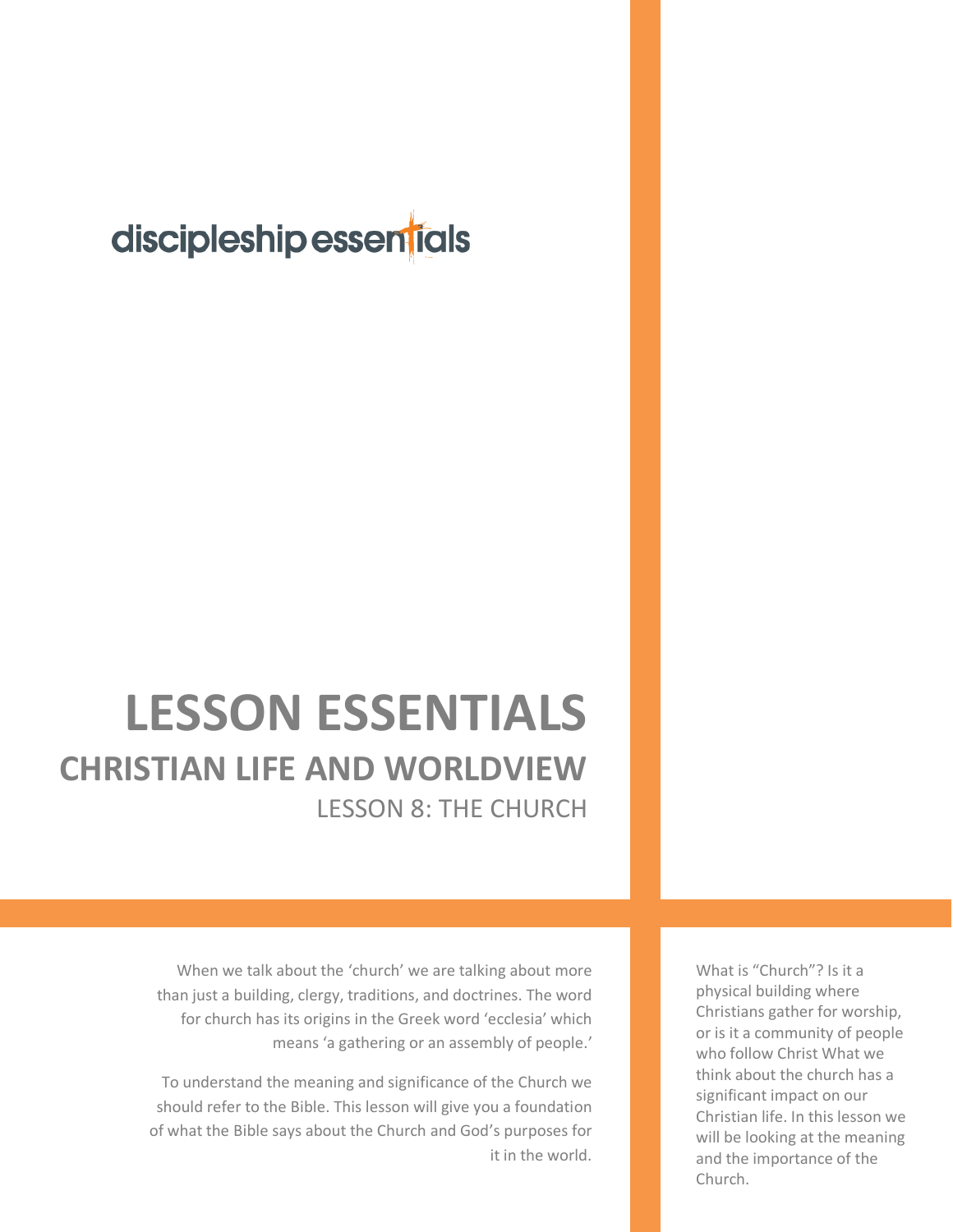It is encouraging to know that as a believer in Christ we are not alone. We belong to a family of Christ. All of us who believe in Christ are united in Him. It is much more comforting to know that God the Holy Spirit was sent to dwell in every one of us as a companion and guide. As a church we are in the constant fellowship with God, and with the members of the family of God.

The common understanding of a church is that it is a place or building of worship where Christians meet, similar to the way Hindus worship in a temple and Muslims in a mosque. Most often people get confused with the different kinds of churches, such as the Catholic, Protestant, Methodist, or Baptist church. When we dig deeper into the biblical meaning of the church and study the early Church in the New Testament, we will find that the Church is not a physical location or a building structure, nor is it a denomination like the Methodist and the Baptist. Rather, the Church is a group of believers who gather in the name of Jesus to worship God and to fellowship with each other.

Jesus promised that He would send the Holy Spirit as our companion when he ascended into the heavens. The Holy Spirit, who is God himself, will dwell inside every person who has accepted Jesus as their Savior. The book of Acts tells us that the Holy Spirit, who came upon the early Church, gave the disciples power and authority. With the help of the Holy Spirit's power, the disciples addressed a large crowd of people. These people had walked into Jerusalem, from different countries, to worship at the Holy Temple. The Disciples spoke to the people about the life of Christ, how He was crucified for our sins, and was resurrected on the third day to be victorious over evil. When Peter spoke about the sacrifice, resurrection, and the ascension of Jesus into the heavens, the crowd was moved in their hearts at what they had heard. The Bible records that around three thousand people, who accepted the words of Peter, were baptized and were added to the group of believers on that day. These people who believed in Jesus and followed His ways were recognized as 'Christians' by the others and were the beginning members of the Church.

The beauty of the Church was that everyone who believed in Jesus gathered as a family from diverse backgrounds and people groups. All of them came together collectively acknowledging that Christ is the leader of the Church. When we accept Christ into our lives, we begin a new relationship in Christ. This is shown in Ephesians 2:19, "So then you are no longer strangers and aliens, but you are fellow citizens with the saints and members of the household of God". We attain a new identity as fellow citizens and members of God's family, the Church. This identity is bestowed on anyone who believes in Jesus Christ

What did the Church do when they gathered together? We see what the believers did when they met with each other in Acts 2:42: "They devoted themselves to the apostles' teaching and to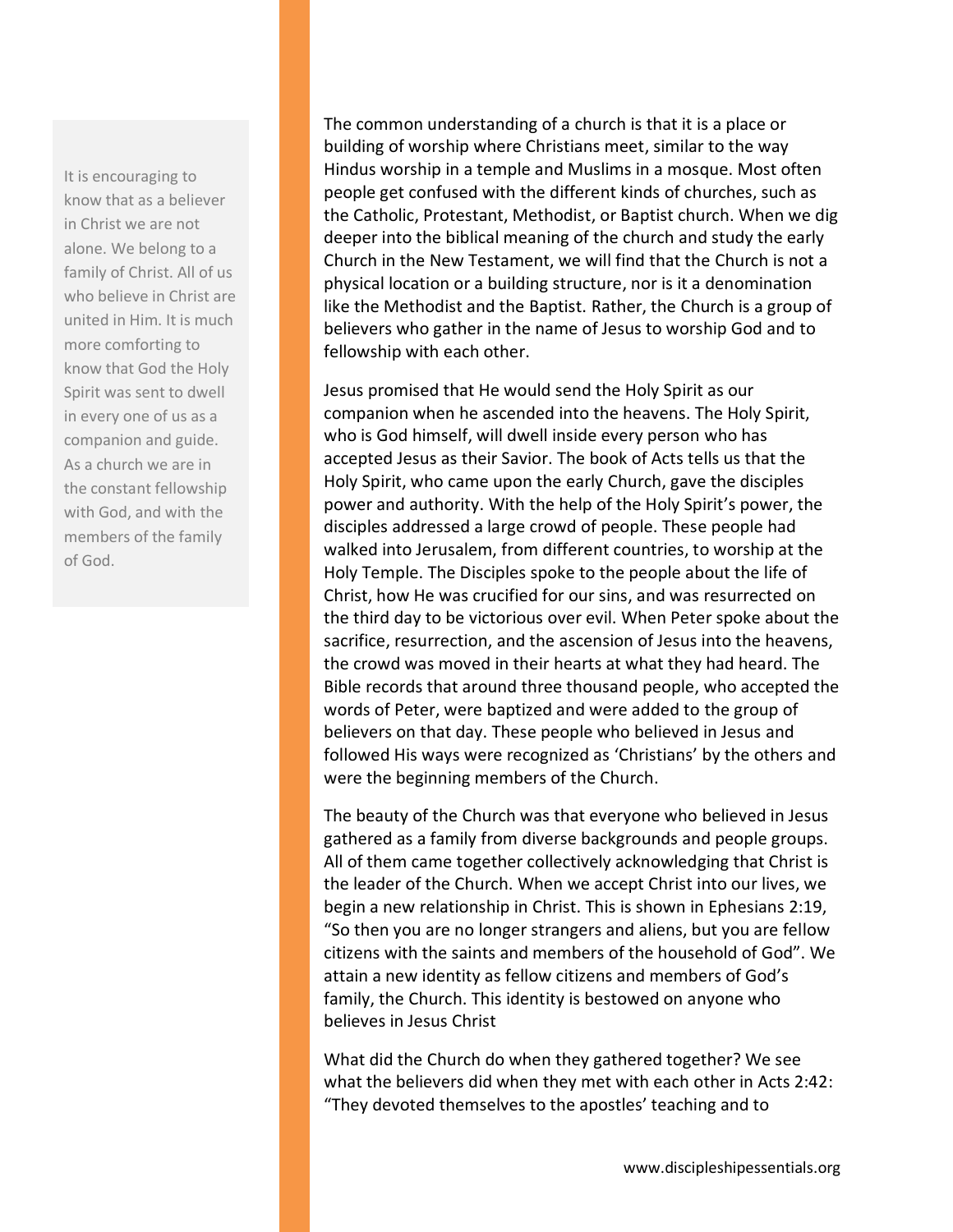fellowship, to the breaking of bread and to prayer". As we read further verses, we will learn that they shared everything they had, and they marveled at the signs and wonders taking place in the Church. Acts 2 goes on to say that the early believers gathered every day to fellowship with each other. They broke bread and ate with gladness and sincere hearts. The early church was without discrimination. All of the believers who came together enjoyed the fellowship of each other, in the presence of the Lord. They took care of each other's needs. This required them to sacrifice their time and belongings for the good of others.

It is the duty of the believers in the Church to care for and mentor the new believers who join the family of God. We have to enrich each other so that we may continue the works of Christ on this earth. It is quite comforting for us to know that we are not alone as followers of Christ; we belong to a large family of believers, the Church. As a family of believers who meet up regularly to worship, to pray together, and to edify each other, we have to be aware that we can have an impact on our neighbors outside. The Church's mission is to share Christ's gospel and make more disciples. We as followers of Christ, have to invest our time to ensure favorable relationships with the community around us.

## IN REVIEW

- The Church is not a building or a location. It is an assembly of people with a common belief that Christ is their Lord.
- The early believers devoted themselves to the teachings of the apostles. They used to meet up every day and partake in the Lord's Supper to identify that they, as a union of believers, belonged to the body of Christ.
- The early believers loved, cared for, and edified each other by sharing their wealth and time.
- As a church we have a responsibility to show God's goodness to the people who are yet to join the family of God.

As a church, we must teach the significance of fellowship to every new believer. Sharing with, and mentoring, the new members will allow them to understand the common purpose of the church, so that the Church will grow and be able to impact the world.